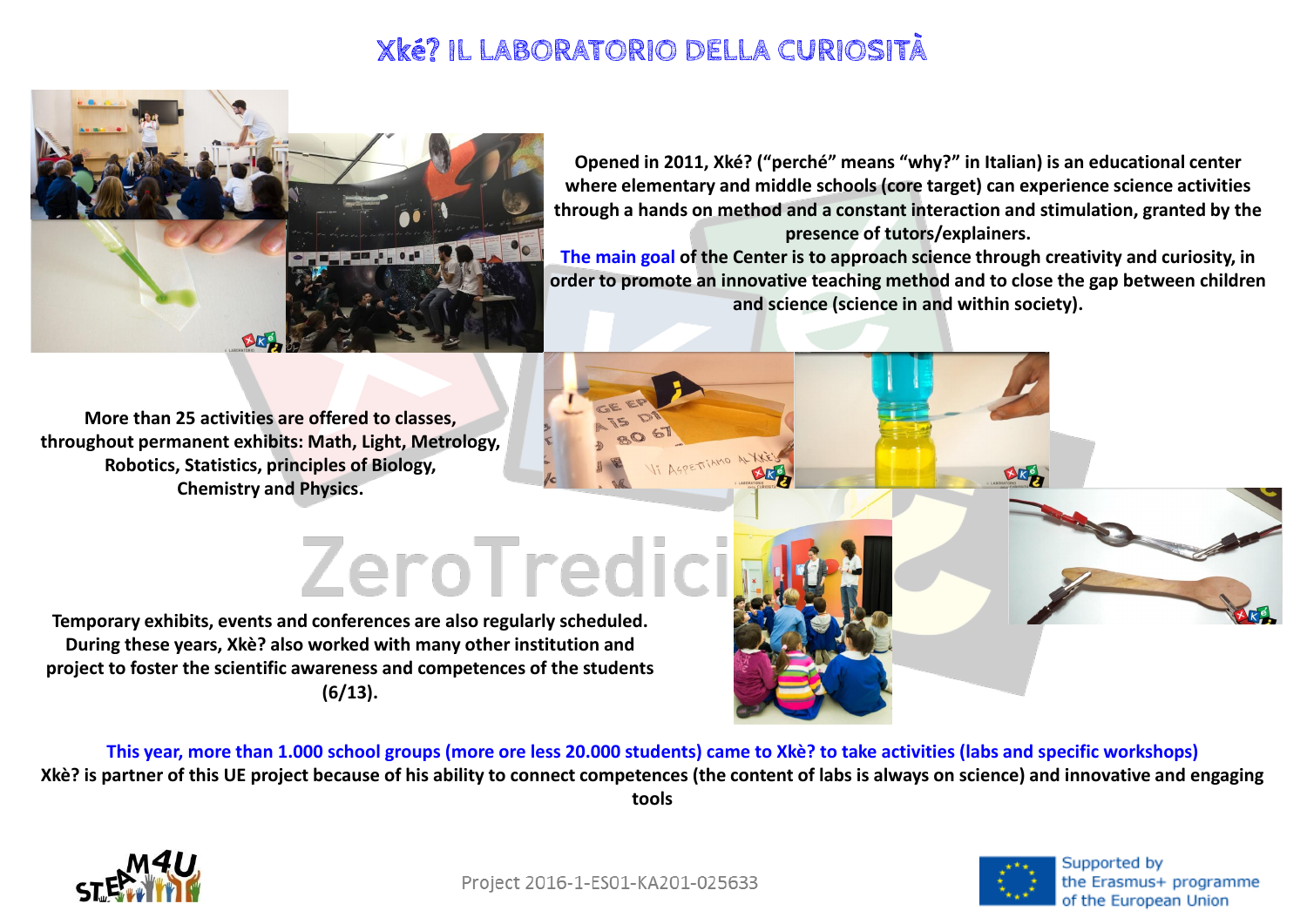The flowchart can be a guideline for an innovative teaching experience

The highlights in the chart can offer teachers/educators suggestions for hands on activities in class.

A key of informal education supporting formal education.



*The flowchart tells the process and timing*



*The arrows links the different moments/process of the workshop* 

*The dotted lines are suggestions, concrete exemples of how to address to children*

*The quotes are speaking comments*





Project 2016-1-ES01-KA201-025633





Supported by the Erasmus+ programme of the European Union